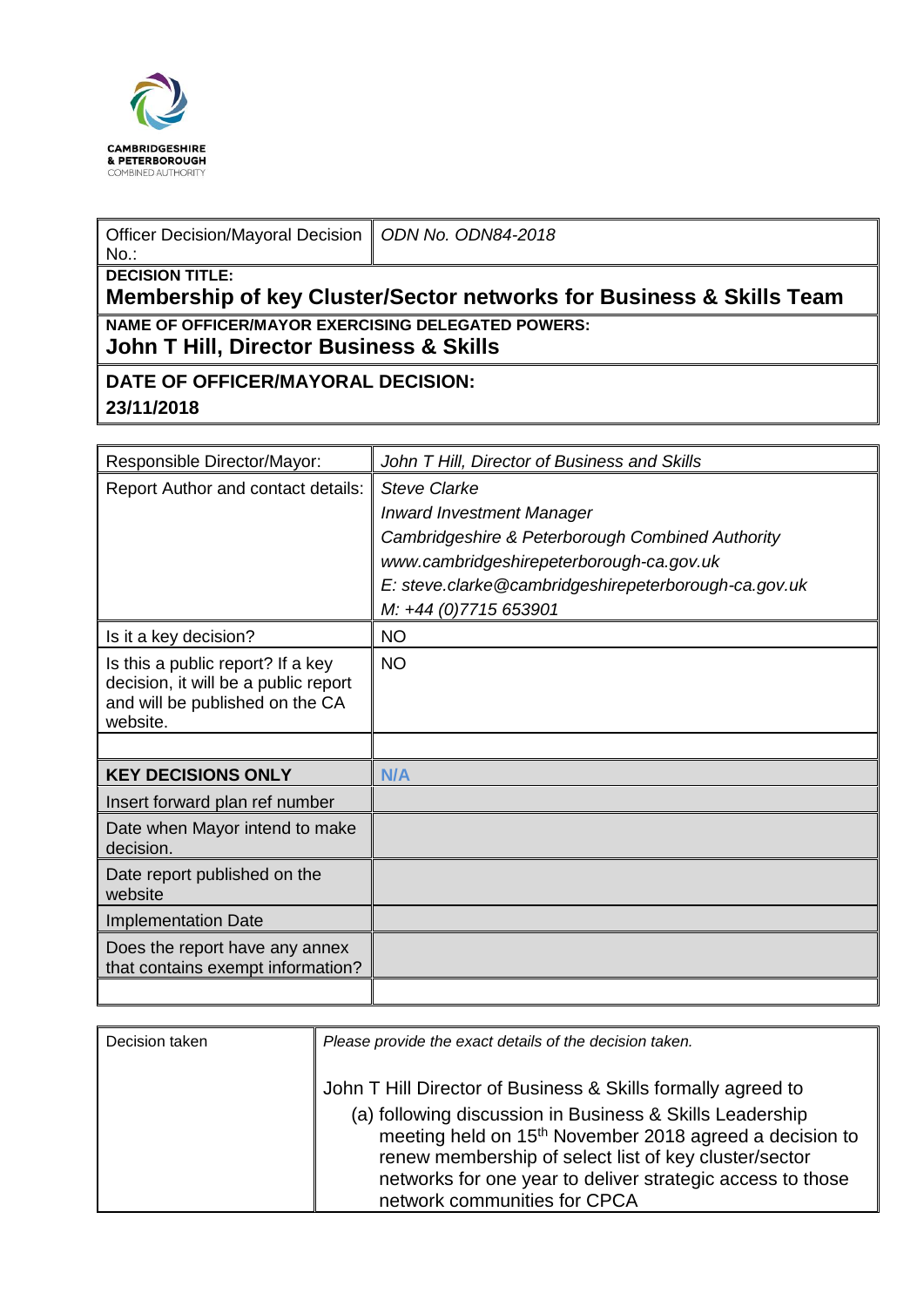

|                                          | (b) the total cost for renewal of membership of these networks<br>tool is £5430 (potentially some memberships $+$ VAT)                                                                                                                                                                                                                                                                                                                                                                                                                                                                                                                                                                                                                                                                                                                                                                                                                                                                                                                                                                                                                                                                                                                                                            |
|------------------------------------------|-----------------------------------------------------------------------------------------------------------------------------------------------------------------------------------------------------------------------------------------------------------------------------------------------------------------------------------------------------------------------------------------------------------------------------------------------------------------------------------------------------------------------------------------------------------------------------------------------------------------------------------------------------------------------------------------------------------------------------------------------------------------------------------------------------------------------------------------------------------------------------------------------------------------------------------------------------------------------------------------------------------------------------------------------------------------------------------------------------------------------------------------------------------------------------------------------------------------------------------------------------------------------------------|
| Authorisation (delete as<br>appropriate) | This decision has been taken under:<br>General authorisation (those decisions delegated to officers as per the<br>Constitution):<br>1. Officer Scheme of Delegation and Proper Officers. (Ch 13<br>para 1.3 and Ch 13 Para 3.3)<br>Specific delegation by Board (those decisions delegated to officers by the<br>Board)<br>2. N/A                                                                                                                                                                                                                                                                                                                                                                                                                                                                                                                                                                                                                                                                                                                                                                                                                                                                                                                                                 |
| Background Information                   | Give details of background information Give more information about the<br>proposed decision<br>A legacy of the GCGP LEP activity is the membership of some of<br>the local key sector cluster networks. Many of these memberships<br>have or are about to lapse unless renewed and upon<br>recommendation of Director Business & Skills the case was<br>debated amongst the Business & Skills Leadership team with a<br>resulting decision as set out here by Assistant Director Business &<br>Skills:<br>Thanks for this Steve.<br>Just to confirm that my position on this was that given the low level of<br>overall spend, we are better to continue this year and squeeze everything<br>out of these networks we can to support our programme and maybe in a<br>year's time when things are more settled we can properly review the value<br>we are getting from these subscriptions.<br>The flip side would be to cancel these now for very little overall saving,<br>and we would send out a negative message that we are entrenching right<br>when we need the support of our stakeholders for our refocussed<br>programme.<br>Dan<br>The breakdown of the existing networks GCGP/CPCA had<br>membership of plus an additional two new networks of<br>significance added: |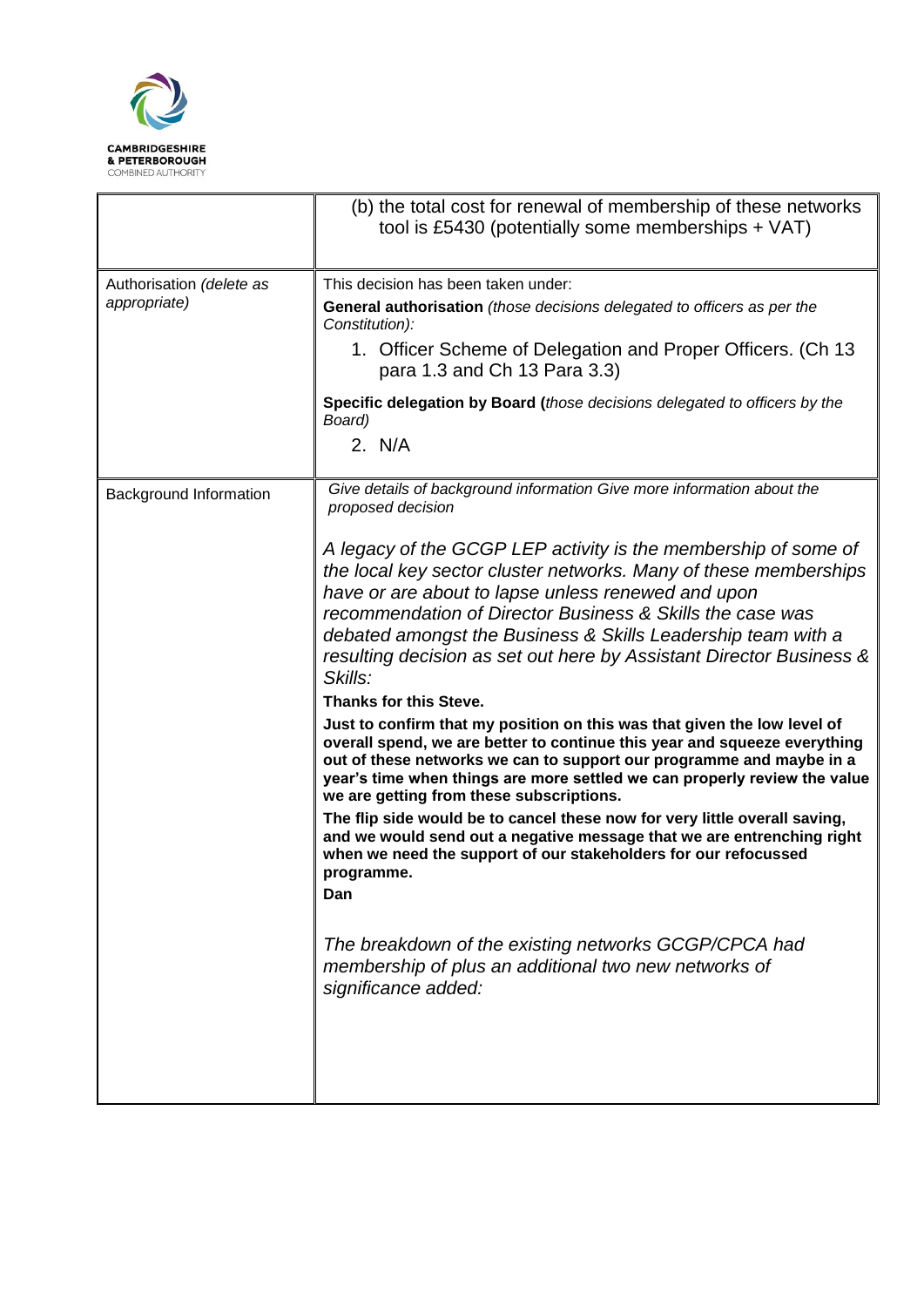

|                                    | Specialist networks - sector (plus a specialist country support network)                                                                                                                                                                                                                                                                                                                                                                                                                  |                                                                                                                                                                |                                                          |                                                                                                                |                                                                                                                                                                                                     |
|------------------------------------|-------------------------------------------------------------------------------------------------------------------------------------------------------------------------------------------------------------------------------------------------------------------------------------------------------------------------------------------------------------------------------------------------------------------------------------------------------------------------------------------|----------------------------------------------------------------------------------------------------------------------------------------------------------------|----------------------------------------------------------|----------------------------------------------------------------------------------------------------------------|-----------------------------------------------------------------------------------------------------------------------------------------------------------------------------------------------------|
|                                    | Organisation<br>Cambridge Wireless<br>Cambridge Cleantech<br>One Nucleus<br>Cambridge Network<br>Agritech East<br>Cambridge China Centre                                                                                                                                                                                                                                                                                                                                                  | Sectors<br>Tech/ICT/Digital/AI<br>Tech/Energy/Environmental<br>Life Sciences/Healthcare<br>Various<br>Tech/Agritech/Agrifood<br>Various - China market support | cost<br>£1296<br>£300<br>£1404<br>£paid<br>£990<br>£1440 | Previously member?<br>Yes (lapsed)<br>Yes (renewal Nov 18)<br>Yes (lapsed)<br>Yes (paid for 18/19)<br>No<br>No | Notes<br>Leading ICT/Digital sector strategy<br>Renewal invoice arrived 8/11/18<br>Potential to lead LS sector strategy<br>Already paid by Comms<br>Need to check view with Martin L<br>New network |
|                                    |                                                                                                                                                                                                                                                                                                                                                                                                                                                                                           | <b>Total</b>                                                                                                                                                   | £5430                                                    |                                                                                                                |                                                                                                                                                                                                     |
| Alternative options<br>considered. | List alternative options considered and rejected and the reasons for rejection.<br>Do not leave this section blank or put 'None'. There is always an alternative even<br>if it is to do nothing.<br>Options:<br>1. Renew memberships for one year for CPCA - LEPs should be<br>active members of all major networks on patch in order to deliver<br>messages and access firms into the LEP services - we should be<br>able to list all our services that would do this and show the cost- |                                                                                                                                                                |                                                          |                                                                                                                |                                                                                                                                                                                                     |
|                                    | effective benefit of this access route for each service,<br>2. Do not renew any memberships at this time – not preferred<br>option as cancelling these now for a very little overall saving, and<br>this would send out a negative message that CPCA are<br>entrenching right now when CPCA needs the support of key<br>stakeholders and cluster network partners for our refocussed<br>business/sector support programme.                                                                |                                                                                                                                                                |                                                          |                                                                                                                |                                                                                                                                                                                                     |
| <b>Financial Implications</b>      | Please include the total costs and how the project will be funded. Please include<br>budget codes for your directorate<br>Total memberships of the priority sectors key networks equals<br>total budget of £5,400 + VAT and will be funded from revenue in<br>the Business & Skills Directorate budget.<br>Directorate Cost centres from current Agresso structure are:<br><b>CXTBC</b><br><b>TBC</b>                                                                                     |                                                                                                                                                                |                                                          |                                                                                                                |                                                                                                                                                                                                     |
| Consultation                       | List<br>any<br>Chief Officers.<br><b>Chief Executive</b>                                                                                                                                                                                                                                                                                                                                                                                                                                  | consultation<br>relevant<br>undertaken in relation to the decision.<br>For example portfolio holders, other                                                    |                                                          | if not applicable) -<br>Kim Sawyer, xx/xx/2018                                                                 | Name and Date approved (or indicate                                                                                                                                                                 |
|                                    |                                                                                                                                                                                                                                                                                                                                                                                                                                                                                           | Responsible Director/Chief Officer                                                                                                                             |                                                          | John T Hill, 23/11//2018                                                                                       |                                                                                                                                                                                                     |
|                                    | <b>Monitoring Officer</b>                                                                                                                                                                                                                                                                                                                                                                                                                                                                 |                                                                                                                                                                |                                                          | N/A                                                                                                            |                                                                                                                                                                                                     |
|                                    | S73                                                                                                                                                                                                                                                                                                                                                                                                                                                                                       |                                                                                                                                                                |                                                          | N/A                                                                                                            |                                                                                                                                                                                                     |